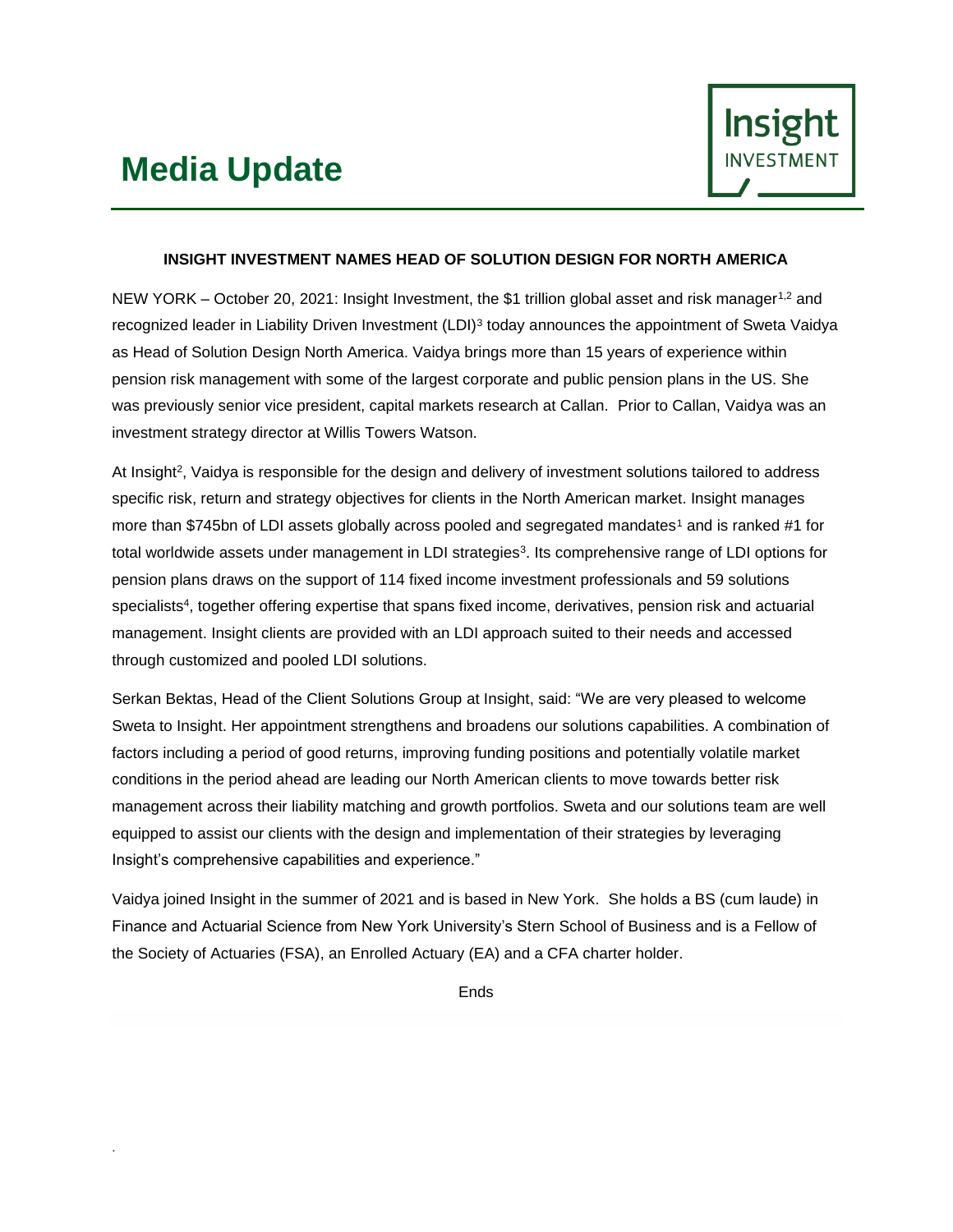### **About Insight Investment**

Insight Investment is a leading asset manager focused on designing investment solutions to meet its clients' needs. Founded in 2002, Insight's collaborative approach has delivered both investment performance and growth in assets under management. Insight managed \$1trn of assets as of June 30, 2021 across its core liability-driven investment, risk management, liquidity management, fixed income and credit capabilities.

Many retirement plans in the U.S. are in the decumulation phase and are facing new pressures to ensure they have enough cash to cover their obligations. Insight builds unique outcome-oriented investment solutions to help plans manage risk, harness liquidity and maximize certainty. Insight Investment is owned by BNY Mellon, a global leader in investment management and investment services with \$2.3 trillion in assets under management as of June 30, 2021.

### More information about Insight Investment can be found at: [www.insightinvestment.com](https://www.insightinvestment.com/united-states/)

<sup>1</sup> As of June 30, 2021. Assets under management (AUM) are represented by the value of the client's assets or liabilities Insight is asked to manage. These will primarily be the mark-to-market value of securities managed on behalf of clients, including collateral if applicable. Where a client mandate requires Insight to manage some or all of a client's liabilities (e.g. LDI strategies), AUM will be equal to the value of the client specific liability benchmark and/or the notional value of other risk exposure through the use of derivatives. Insight North America (INA) is part of 'Insight' or 'Insight Investment', the corporate brand for certain asset management companies operated by Insight Investment Management Limited including, among others, Insight Investment Management (Global) Limited, Insight Investment International Limited and Insight Investment Management (Europe) Limited. Advisory services referenced herein are available in the US only through INA. INA's AUM is \$36.4bn as of June 30, 2021.Figures shown in USD. FX rates as per WM Reuters 4pm spot rates

<sup>2</sup> Insight is the corporate brand for certain companies operated by Insight Investment Management Limited (IIML). Insight includes, among others, Insight Investment Management (Global) Limited (IIMG), Insight Investment International Limited (IIIL), Insight Investment Management (Europe) Limited (IIMEL) and Insight North America LLC (INA), each of which provides asset management services.

<sup>3</sup> In Pensions & Investments' Largest Money Managers 2021 survey. All money management firm are encouraged to respond to the survey through an online questionnaire. There is no fee to participate. Data for the 2021 survey is as at 31 December 2020 and in total 477 investment management firms responded. For the LDI ranking, Insight was ranked #1 by assets under mgmt in LDI. The wider report contains detailed information on the worldwide assets under management of the qualified respondents, including asset mix, insurance company, sovereign wealth fund or central bank client assets, and a regional breakout of clients.

4 As at June 30, 2021. Includes employees of Insight North America LLC (INA) and its affiliates, which provide asset management services as part of Insight, the corporate brand for certain companies operated by Insight Investment Management Limited (IIML).

#### **This document is for use by journalists and media professionals only.**

This document is a not a financial promotion and is not investment advice. Unless otherwise attributed the views and opinions expressed are those of Insight Investment at the time of publication and are subject to change. This document may not be used for the purposes of an offer or solicitation to anyone in any jurisdiction in which such offer or solicitation is not authorised or to any person to whom it is unlawful to make such offer or solicitation.

This commentary is for general information only. It is not intended to be relied upon as a forecast, research or investment advice, and is not a recommendation, offer or solicitation to buy or sell any securities or to adopt any investment strategy. It may contain 'forward looking' information that is not purely historical in nature. Such information may include, among other things, projections and forecasts. Forecasts are not guarantees. Past performance is not indicative of future results. Investment in any strategy involves a risk of loss which may partly be due to exchange rate fluctuations.

© 2021 Insight Investment. All rights reserved.